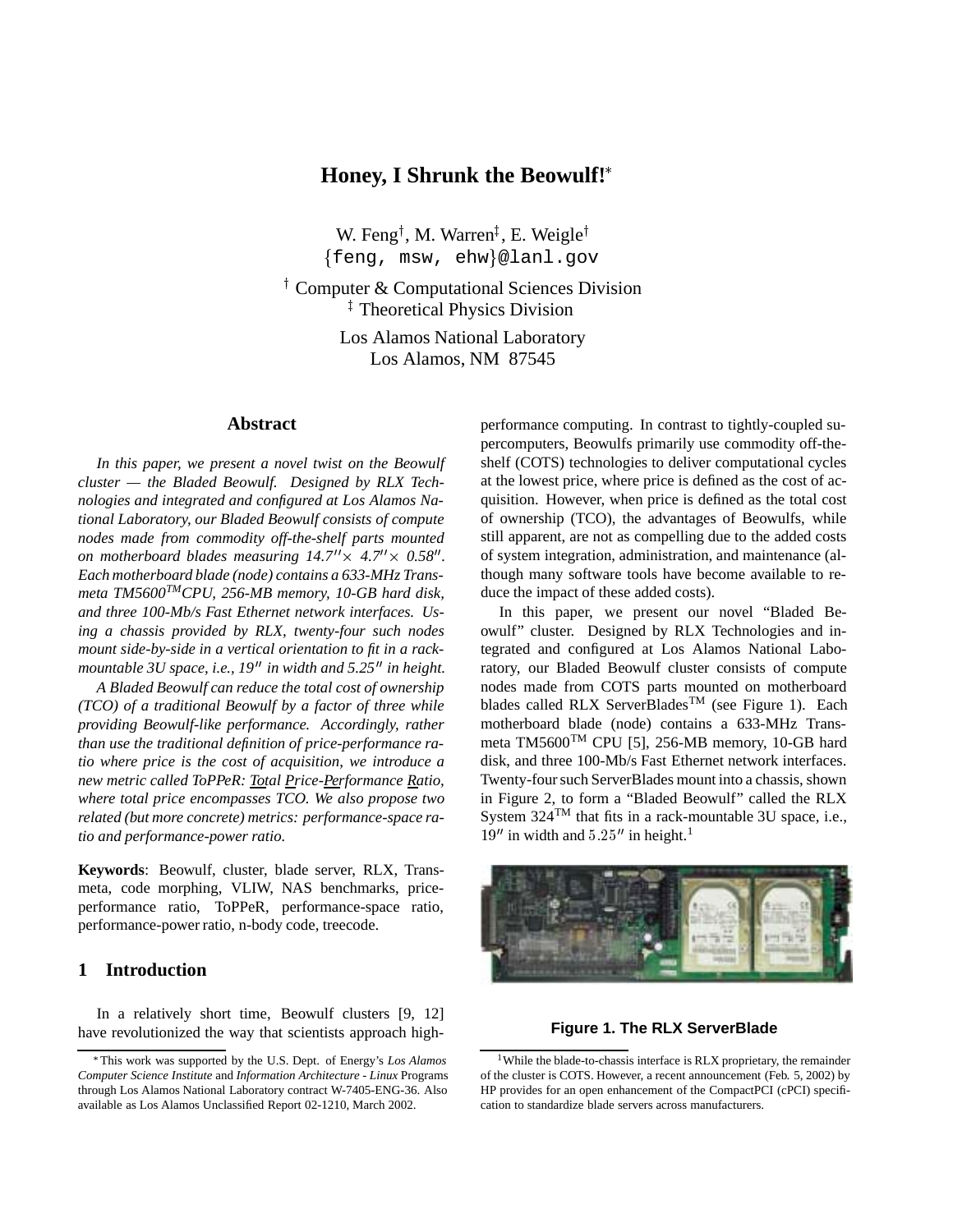

**Figure 2. The RLX System 324**

The rest of the paper is organized as follows. In Section 2, we discuss the architecture and technology behind our Bladed Beowulf. Next, Section 3 presents the performance evaluation of our Bladed Beowulf via a gravitational microkernel benchmark, an N-body parallel simulation, NAS parallel benchmarks, and a treecode benchmark. With these performance numbers in hand, we then propose a new performance metric for the high-performance computing community — Total Price-Performance Ratio (ToPPeR), where Total Price encompasses the total cost of ownership — and discuss two related metrics, namely performance-space ratio and performance-power ratio.

## **2 Architecture of a Bladed Beowulf**

The Crusoe family of processors takes a radically different approach to microprocessor design. In contrast to the traditional transistor-laden, and hence, power-hungry CPUs from AMD and Intel, the Transmeta Crusoe TM5600 CPU is a software-hardware hybrid. It consists of a 128 bit VLIW hardware engine surrounded by a software layer called code morphing. This code morphing software (CMS) presents an x86 interface to the BIOS, operating system (OS), and applications.

## **2.1 VLIW Engine**

Having CMS handle x86 compatibility frees hardware designers to create a very simple, high-performance VLIW engine with two integer units, a floating-point unit, a memory (load/store) unit, and a branch unit. Each of the integer units is a 7-stage pipeline, and the floating-point unit is a 10-stage pipeline.

In Transmeta's terminology, the Crusoe processor's VLIW is called a *molecule*. Each molecule can be 64 bits or 128 bits long and can contain up to four RISC-like instructions called *atoms*, which are executed in parallel. The format of the molecule directly determines how atoms get routed to functional units, thus greatly simplifying the decode and dispatch hardware. And unlike superscalar architectures, molecules are expected in order, eliminating the need for complex out-of-order hardware which currently accounts for approximately 20% of the transistor count in a superscalar architecture.

This last issue has resulted in the current crop of *complex* RISC chips. For instance, the MIPS R10000 and HP PA-8000 are arguably much more complex than today's standard CISC architecture — the Pentium II. Furthermore, because modern CPUs are more complex, have more transistors, and perform more functions than their early RISC predecessors, the hardware requires *lots* of power, and the more power a CPU draws, the hotter it gets. The hotter that a CPU gets, the more likely it will fail, and perhaps, cause other components to fail (which is what happens in our traditional Beowulf clusters). In fact, unpublished (but reliable) empirical data from two leading vendors indicates that the failure rate of a component doubles for every  $10^{\circ}$ -C increase in temperature.

Due to the complexity of the x86 instruction set, the decode and dispatch hardware in superscalar out-of-order x86 processors (such as the Pentium 4) require a large number of transistors that increase power consumption significantly. At load, the Transmeta TM5600 and Pentium 4 CPUs generate approximately 6 and 75 watts, respectively, while an Intel IA-64 generates over  $130 \text{ watts}$ <sup>2</sup> Because of this substantial difference, the TM5600 requires no active cooling whereas a Pentium 4 (and most definitely, an Intel IA-64) processor can heat to the point of failure if it is not aggressively cooled. Consequently, as in our Bladed Beowulf (24 CPUs in a 3U), Transmetas can be packed closely together with no active cooling, thus resulting in a tremendous savings in the total cost of ownership with respect to reliability, electrical usage, cooling requirements, and space usage.

The current generation of Crusoe processors *eliminates* roughly 75% of the transistors traditionally found in allhardware CPU designs to dramatically reduce power requirements and die size. CMS then "replaces" the functionality that the eliminated transistors would have provided. And because CMS typically resides in standard flash ROMs on the motherboard, improved versions can be downloaded into already-deployed CPUs. This ability to change CMS provides two huge advantages over traditional microprocessor fabrication. First, optimizing and fixing bugs amounts

<sup>&</sup>lt;sup>2</sup>At the end of 2001, the fastest Crusoe CPU (i.e., TM5800) at load dissipated less than 1 watt (on average) with a 366-MHz TM5800 and approximately 2.5 watts (on average) with an 800-MHz TM5800 [2].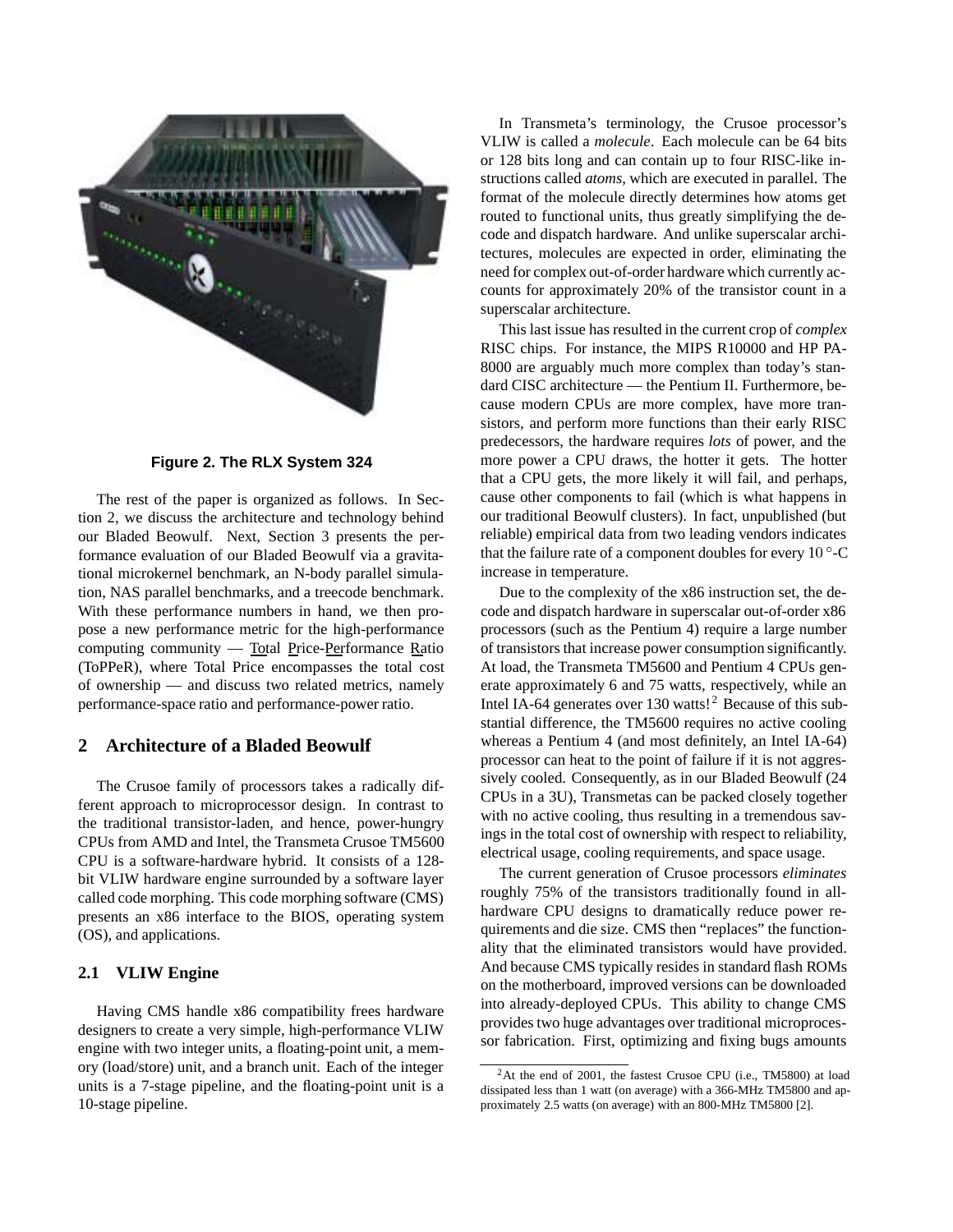to replacing CMS in Transmetas whereas it may result in a costly hardware re-design and/or re-fabrication in Intels and AMDs. Second, changing to a different instruction set, e.g., from x86 to SPARC, simply involves a change in CMS rather than a complete change from one hardware microprocessor to another.

#### **2.2 Code Morphing Software (CMS)**

While the VLIW's native instruction set bears no resemblance to the x86 set, the CMS layer gives x86 programs the illusion that they are running on x86 hardware. That is, CMS dynamically "morphs" x86 instructions into VLIW instructions.

CMS consists of two main modules that work in tandem to create the illusion of running on an x86 processor: (1) the interpreter and (2) the translator. The interpreter module interprets x86 instructions one at a time, filters infrequently executed code from being needlessly optimized, and collects run-time statistical information about the x86 instruction stream to decide if optimizations are necessary.

When CMS detects critical and frequently used x86 instruction sequences, CMS invokes the translator module to re-compile the x86 instructions into optimized VLIW instructions called *translations*. These native translations reduce the number of instructions executed by packing atoms into VLIW molecules, thus resulting in better performance.

Caching the translations in a *translation cache* allows CMS to re-use translations. When a previously translated x86 instruction sequence is encountered, CMS skips the translation process and executes the cached translation directly out of the translation cache. Thus, caching and reusing translations exploits the locality of instruction streams such that the initial cost of the translation is amortized over repeated executions.

## **2.3 The RLX System 324: Bladed Beowulf**

The RLX System 324 comes in three sets of easy-tointegrate pieces: the 3U system chassis, 24 ServerBlades, and bundled cables for communication and power.

The system chassis fits in the industry-standard 19 inch rack cabinet and measures  $5.25''$  high,  $17.25''$  wide, and  $25.2$ " deep. It features two hot-pluggable 450-watt power supplies that provide power load-balancing and autosensing capability for added reliability. Its system midplane integrates the system power, management, and network signals across all RLX ServerBlades. The ServerBlade connectors on the midplane completely eliminate the need for internal system cables and enable efficient hot-pluggable ServerBlade support.

The chassis also includes two sets of cards: the Management Hub card and the Network Connect cards. The former provides connectivity from the management network interface of each RLX ServerBlade to the external world. Consolidating 24 ServerBlade management networks in the hub card to one "RJ45 out" enables system management of the entire chassis through a single standard Ethernet cable. The latter provides connectivity to the public and private network interfaces of each RLX ServerBlade.

## **3 Experimental Study**

We evaluate our Bladed Beowulf (internally dubbed *MetaBlade*, or short for Trans*meta*-based *blade*s) in four contexts. First, we use a gravitational microkernel benchmark based on an N-body simulation to evaluate the performance of instruction-level parallelism in commodity off-the-shelf processors — two of which are comparably clocked to the 633-MHz Transmeta TM5600 (i.e., 500- MHz Intel Pentium III and 533-MHz Compaq Alpha EV56) and two others which are not (i.e., 375-MHz IBM Power3 and 1200-MHz AMD Athlon MP). Second, we run a fullscale N-body simulation to obtain a Gflop rating for our *MetaBlade* Bladed Beowulf and take a brief look at the scalability of the simulation code on *MetaBlade*. Third, we use the NAS Parallel Benchmarks (NPB) 2.3 [1] to evaluate the task-level parallelism of the above processors. And lastly, we run a treecode simulation to compare the performance of *MetaBlade* to past and current clusters and supercomputers.

## **3.1 Experimental Set-Up**

Our *MetaBlade* Beowulf cluster consists of twenty-four compute nodes with each node containing a 633-MHz Transmeta TM5600 CPU (100% x86 compatible), 256-MB SDRAM, 10-GB hard disk, and 100-Mb/s network interface. We connect each compute node to a 100-Mb/s Fast Ethernet switch, resulting in a cluster with a star topology.

#### **3.2 Gravitational Microkernel Benchmark**

The most time-consuming part of an N-body simulation is computing components of the accelerations of particles. For example, the <sup>x</sup>-component of the acceleration for particle  $j$  under the gravitational influence of particle  $k$  is given by

$$
\frac{Gm_k(x_j - x_k)}{r^3} \tag{1}
$$

where G is the gravitational constant,  $m_k$  is the mass of particle  $k$ , and  $r$  is the separation between the particles, i.e.,

$$
r = \sqrt{(x_j - x_k)^2 + (y_j - y_k)^2 + (z_j - z_k)^2}
$$
 (2)

Evaluating  $r^{-3/2}$  is the slowest part of computing the acceleration, particularly when the square root must be performed in software.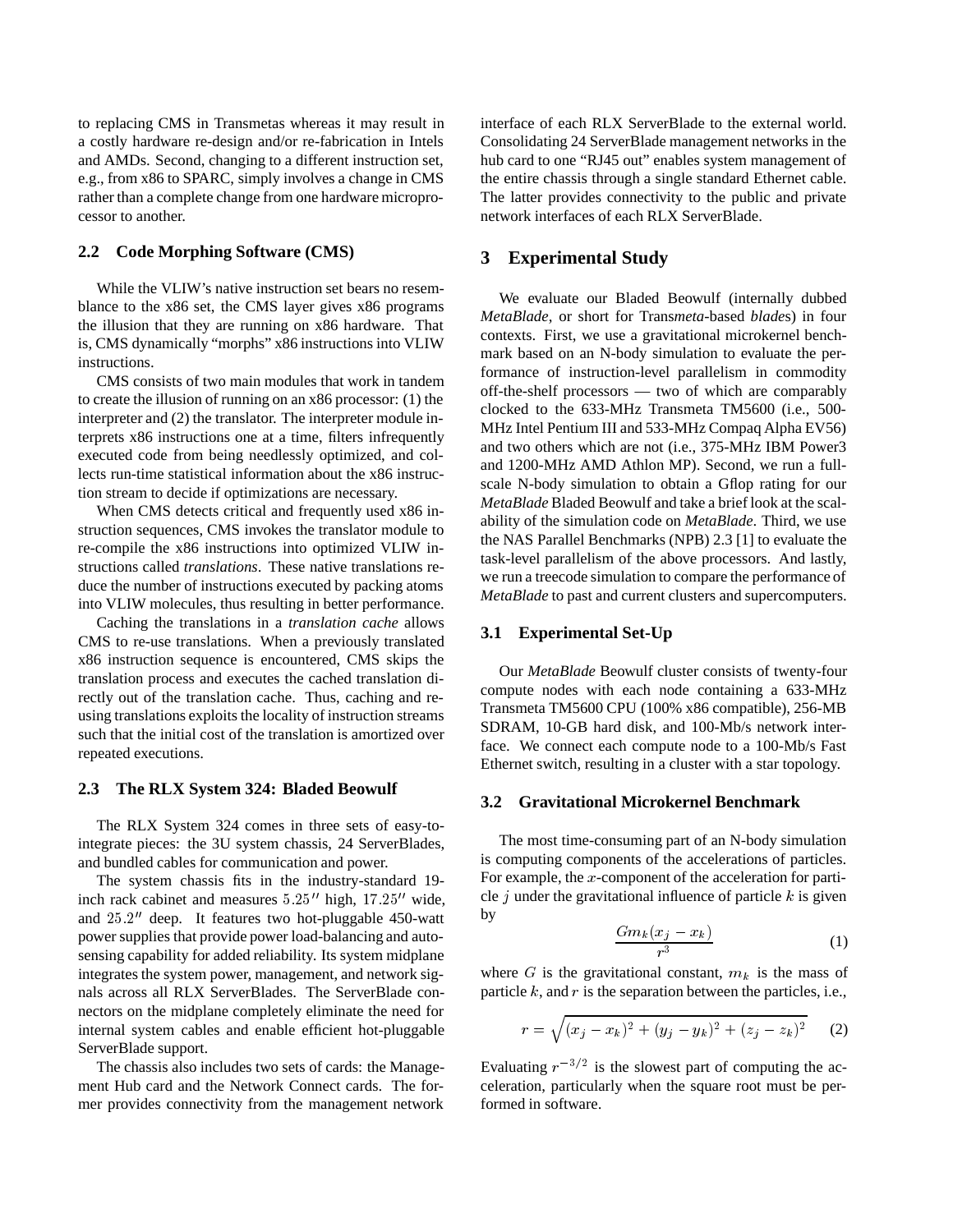Because of the importance of the above calculation to our N-body codes at Los Alamos National Laboratory, we evaluate the instruction-level parallelism of the Transmeta TM5600 using two different implementations of a reciprocal square root function. The first implementation uses the sqrt function from a math library while the second implementation uses Karp's algorithm [4]: table lookup, Chebychev polynomial interpolation, and Newton-Raphson iteration. To simulate Eq. (1) in the context of an N-body simulation (and coincidentally, enhance the confidence interval of our floating-point evaluation), our microkernel benchmark loops 500 times over the reciprocal square-root calculation.

Table 1 shows the Mflops ratings for five commodity processors over the two different implementations of the gravitational microkernel benchmark. Considering that the Transmeta TM5600 is a software-hardware hybrid and the other CPUs are all-hardware designs, the Transmeta performs quite well. In the "Math sqrt" benchmark, the Transmeta performs as well as (if not better than) the Intel and Alpha, relative to clock speed. The performance of the Transmeta suffers a bit with the "Karp sqrt" benchmark, primarily because the other processor implementations of the code have been optimized to their respective architectures whereas the Transmeta was not due to the lack of knowledge on the internal details of the Transmeta TM5600.

| Processor                 | Math s <i>art</i> | Karp $sqrt$ |  |
|---------------------------|-------------------|-------------|--|
| 500-MHz Intel Pentium III | 87.6              | 137.5       |  |
| 533-MHz Compaq Alpha EV56 | 76.2              | 178.5       |  |
| 633-MHz Transmeta TM5600  | 115.0             | 144.6       |  |
| 375-MHz IBM Power3        | 298.5             | 379.1       |  |
| 1200-MHz AMD Athlon MP    | 350.7             | 452.5       |  |

**Table 1. Mflop Ratings on an Gravitational Microkernel Benchmark**

## **3.3 Gravitational N-body Simulation**

**Raw Performance Benchmark**: In November 2001, we ran a simulation with 9, 753, 824 particles on the 24 processors of our Bladed Beowulf (i.e., *MetaBlade*) for about 1000 timesteps. The latter half of the simulation was performed on the showroom floor of the SC 2001 conference. Figure 3 shows an image of this simulation. Overall, the simulation completed about  $1.3 \times 10^{15}$  floating-point operations sustaining a rate of 2.1 Gflops during the entire simulation. <sup>3</sup> With a peak rating of 15.2 Gflops, this real application code running on our Bladed Beowulf achieves  $2.1 / 15.2 = 14\%$ of peak.



**Figure 3. Intermediate Stage of a Gravitational N-body Simulation with 9.7 Million Particles.** The region shown is about 150 million light years across.

**Scalability Benchmark**: Here we run our N-body simulation code on different numbers of processors to evaluate the scalability of the simulation code over our *MetaBlade* Bladed Beowulf. Table 2 shows the results of these runs.

The scalability results for our Bladed Beowulf are in line with those for traditional clusters. And although the Nbody code is highly parallel, the communication overhead is enough to cause the drop in efficiency.

| $#$ CPUs | Time (sec) | Speed-Up |
|----------|------------|----------|
|          | 1367.22    | 1.00     |
| 2        | 713.60     | 1.92     |
|          | 368.50     | 3.71     |
|          | 210.45     | 6.50     |
| 16       | 112.71     | 12.13    |
| 24       | 78.91      | 17.33    |

**Table 2. Scalability of an N-body Simulation on the** *MetaBlade* **Bladed Beowulf**

### **3.4 NAS Parallel Benchmarks**

The results shown in Table 3 use the NAS Parallel Benchmarks, Version 2.3 [1]. These benchmarks, based on Fortran 77 and the MPI standard, approximate the performance that a typical user can expect for a portable parallel program on a distributed memory computer.

Briefly, the benchmarks are

<sup>&</sup>lt;sup>3</sup>We achieved a 3.3-Gflop rating when running the simulation on *MetaBlade2*, a 24-processor chassis with 800-MHz Transmetas and a newer version of CMS, i.e., 4.3.x., courtesy of RLX Technologies.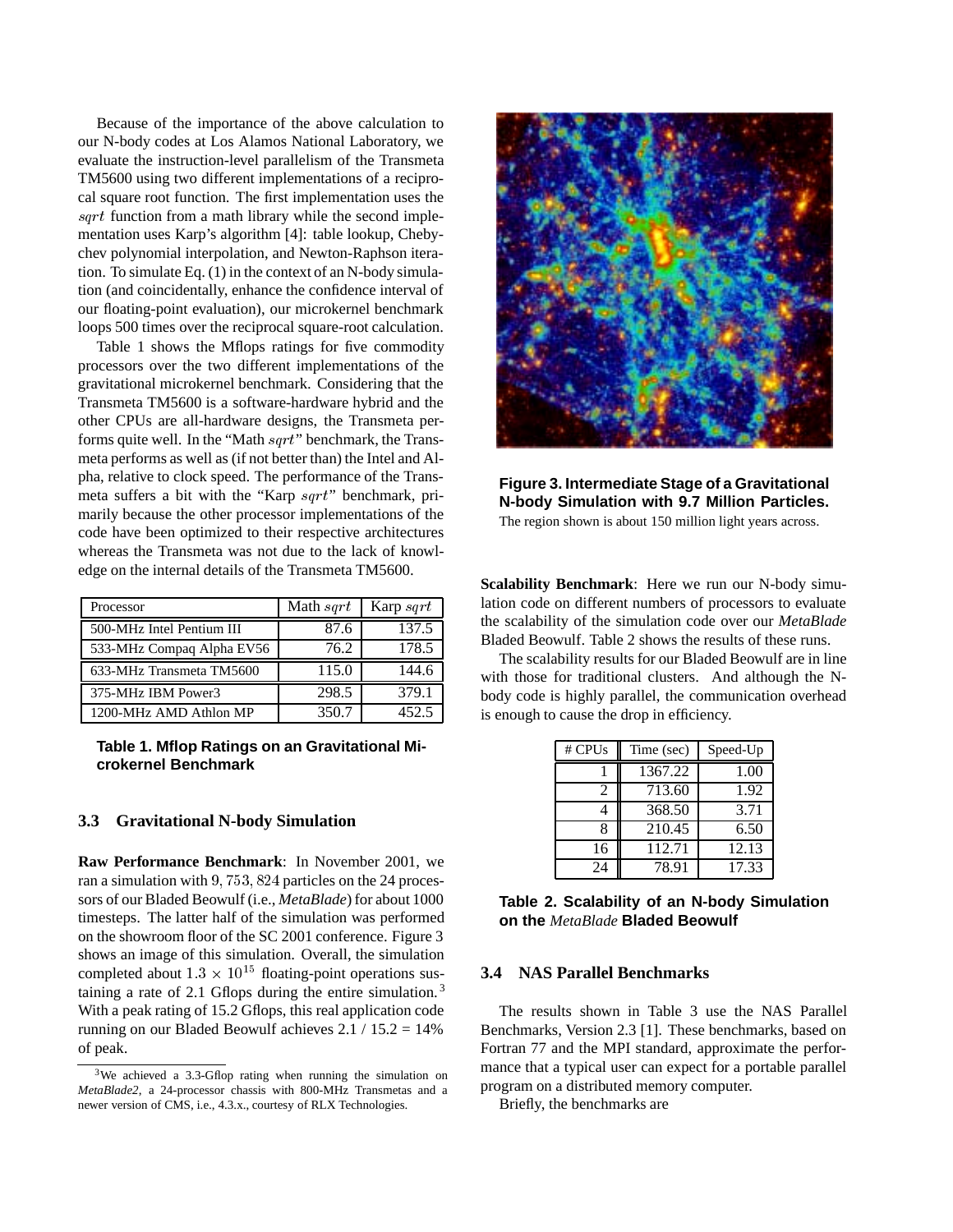- BT: simulated computational-fluid dynamics (CFD) application that solves block-tridiagonal systems of 5x5 blocks.
- SP: simulated CFD application that solves scalar pentadiagonal systems.
- LU: simulated CFD application that solves a block lower triangular-block upper triangular system of equations.
- MG: multigrid method to compute the solution of the three-dimensional scalar Poisson equation.
- EP: embarrassingly parallel benchmark to generate random numbers.
- IS: parallel sort over small integers.

| Code      | Athlon MP | Pentium 3 | TM5600 | Power3 |
|-----------|-----------|-----------|--------|--------|
| <b>BT</b> | 191.9     | 71.9      | 65.9   | 180.5  |
| <b>SP</b> | 167.6     | 52.7      | 43.6   | 155.6  |
| LI        | 206.3     | 78.1      | 80.2   | 387.3  |
| MG        | 180.1     | 41.9      | 61.6   | 249.3  |
| EP        | 4.7       | 1.4       | 1.4    | 3.9    |
| <b>IS</b> | 36.4      | 6.6       | 12.4   | 11.0   |

## **Table 3. Single Processor Performance (Mops) for Class W NPB 2.3 Benchmarks.**

Based on these results, we see that the 633-MHz Transmeta Crusoe TM5600 performs as well as the 500-MHz Intel Pentium III and about one-third as well as the Athlon and Power3 processors.

## **3.5 Treecode Benchmark**

In this section, we run a treecode benchmark on our *MetaBlade* and *MetaBlade2* Bladed Beowulf clusters and compare it to the historical performance of the benchmark running on other Beowulf clusters and supercomputers.

#### **3.5.1 Background on the Treecode Library**

N-body methods are widely used in a variety of computational physics algorithms where long-range interactions are important. Several proposed methods allow N-body simulations to be performed on arbitrary collections of bodies in  $O(N)$  or  $O(N \log N)$  time. These methods represent a system of <sup>N</sup> bodies in a hierarchical manner by the use of a spatial tree data structure, hence the "treecode" connotation.

Isolating the elements of data management and parallel computation in a treecode library dramatically reduces the amount of programming required to implement a particular physical simulation [10]. For instance, only 2000 lines of code external to the library are required to implement a gravitational N-body simulation. The vortex particle method [7] requires only 2500 lines interfaced to the same treecode library. Smoothed particle hydrodynamics [11] takes 3000 lines. As a point of comparison, the treecode library itself runs nearly 20,000 lines of code.

#### **3.5.2 Treecode Benchmark Results**

Table 4 shows the relative placing of the *MetaBlade* (633- MHz Transmetas with CMS 4.2.x) and *MetaBlade2* (800- MHz Transmetas with CMS 4.3.x) Bladed Beowulfs with respect to Mflops/processor. The latter only places behind the SGI Origin 2000 supercomputer. So, although the RLX System 324 was designed for web-server farms, it demonstrates prowess as a supercomputing cluster. Per processor, the performance of the Transmeta Crusoe TM5600 is about twice that of the Intel Pentium Pro 200 which was used in the Loki Beowulf cluster that won the Gordon Bell price/performance prize in 1997 [12] and performs about the same as the 533-MHz Compaq Alpha processors used in the Avalon cluster.

| Machine                 | <b>CPU</b> | Gflop | Mflop/proc |
|-------------------------|------------|-------|------------|
| LANL SGI Origin 2000    | 64         | 13.10 | 205.0      |
| SC'01 MetaBlade2        | 24         | 3.30  | 138.0      |
| LANL Avalon             | 128        | 16.16 | 126.0      |
| LANL MetaBlade          | 24         | 2.10  | 87.5       |
| LANL Loki               | 16         | 1.28  | 80.0       |
| NAS IBM SP-2(66/W)      | 128        | 9.52  | 74.4       |
| SC'96 Loki+Hyglac       | 32         | 2.19  | 68.4       |
| Sandia ASCI Red         | 6800       | 464.9 | 68.4       |
| <b>Caltech Naegling</b> | 96         | 5.67  | 59.1       |
| NRL TMC CM-5E           | 256        | 11.57 | 45.2       |
| Sandia ASCI Red         | 4096       | 164.3 | 40.1       |
| JPL Cray T3D            | 256        | 7.94  | 31.0       |

## **Table 4. Historical Performance of Treecode on Clusters and Supercomputers**

## **4 Performance Metrics**

Although Hennessy and Patterson [3] have shown the pitfalls of using processor clock speed, instructions per second (ips), and floating-point operations per second (flops) as performance metrics, scientists still tend to evaluate the performance of computing platforms based on floatingpoint operations per second (and even worse, some scientists compare processor clock speeds across different families of processors) despite the introduction of benchmark suites such as NAS [1] and SPEC [6]. In fact, since June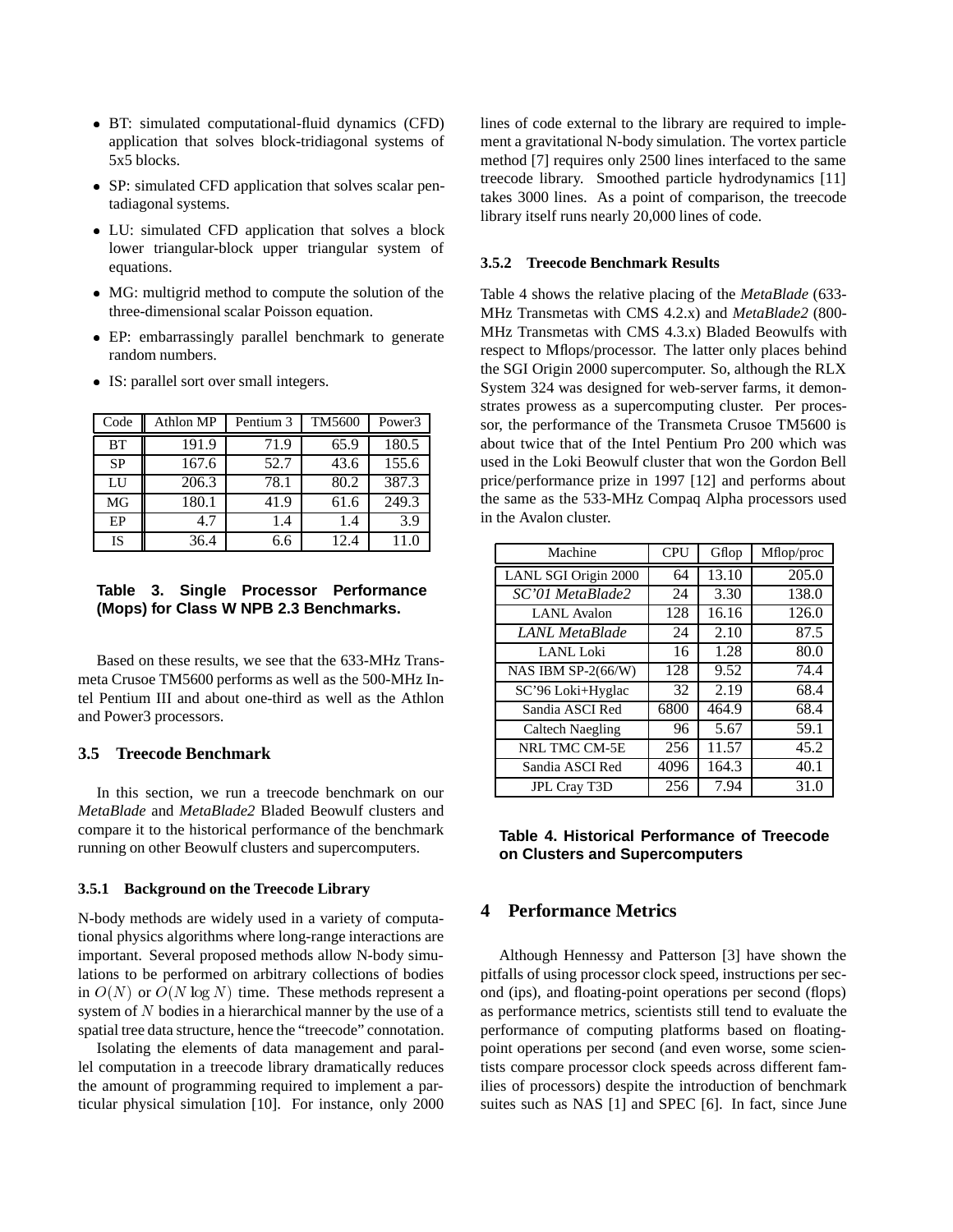1993, the most prominent benchmarking list in the highperformance computing community has been the Top500 list at http://www.top500.org. This list is based on the "flop" rating of a single benchmark, i.e., Linpack, which solves a dense system of linear equations.

## **4.1 The ToPPeR Metric**

The use of "flops" remains and will continue. Even at SC, the world's premier supercomputing conference, the Gordon Bell Awards are based on performance (where performance is measured in "flops") and price-performance ratio (where price is the cost of acquisition and performance is in "flops"). In contrast, we propose a new (but related) performance metric: total price-performance ratio (ToPPeR) where total price is the total cost of ownership.

Our *MetaBlade* Bladed Beowulf turns out to be approximately twice as expensive as a similarly performing traditional Beowulf cluster. So, based solely on priceperformance ratio (where price encompasses only the cost of acquisition), there exists no reason to use a Bladed Beowulf other than for its novelty. However, we argue that there is more to price than just the cost of acquisition, and hence, propose the notion of Total Price-Performance Ratio (ToPPeR) where total price encompasses the total cost of ownership. We will demonstrate that the ToPPeR metric for Bladed Beowulf clusters is a factor of three times better than traditional Beowulf clusters.

Total cost of ownership (TCO) refers to all the expenses related to buying, owning, and maintaining a computer system within an organization. We break TCO into two components: acquisition cost (AC) and operating cost (OC), i.e.,  $TCO = AC + OC$ .

The AC simply consists of hardware costs (HWC) and software costs (SWC), i.e.,  $AC = HWC + SWC$ . This cost is generally a *fixed*, *one-time* cost at the time of purchase. The OC, however, is much more difficult to quantify as it tends to be highly variable and recurring; this cost includes, but is not necessarily limited to, system-administration costs (SAC) such as installation, configuration, maintenance, upgrading, and support, power-consumption costs (PCC), space-consumption costs (SCC), and downtime costs (DTC). $4$  The system administration costs (SAC) of a Beowulf cluster can be particularly onerous as they involve the recurring costs of labor and materials.

In sum, using the notation defined above, we propose the following equations as steps towards defining the total cost of ownership in high-performance computing.

$$
TCO=AC+OC
$$

where

$$
AC = HWC + SWC
$$
  

$$
OC = SAC + PCC + SCC + DTC
$$

and

$$
SAC = \sum \text{labor costs} + \sum \text{recurring material costs}
$$

Table 5 presents a summary of the total cost of ownership (TCO) on five comparably-equipped, 24-node clusters based on AMD Athlons, Compaq/DEC Alphas, Intel Pentium IIIs (PIIIs) and Pentium 4s (P4s), and Transmeta Crusoe TM5600s, respectively, where each compute node has a 500 to 650-MHz CPU, 256-MB memory, and 10-GB hard disk. The exception is the Pentium 4 CPU which can only be found at 1.3 GHz and above.

For the purposes of our TCO calculation, we assume that the operational lifetime of each cluster to be four years. Based on our own empirical data from our Bladed Beowulf and four traditional Beowulf clusters that support small application-code teams, the system administration cost (SAC) of a traditional Beowulf runs about \$15K/year or \$60K over four years when operating in typical office environment where the ambient temperature hovers around  $75^{\circ}$ -F. In contrast, our Bladed Beowulf (in a dusty  $80^{\circ}$ -F environment) has been highly reliable with zero hardware failures and zero software failures in nine months; this translates to zero additional labor and zero additional hardware costs. And if there were a failure, we would leverage the bundled management software to diagnose a hardware problem immediately. Our only system administration cost incurred thus far was the initial 2.5-hour assembly, installation, and configuration of our Bladed Beowulf; at \$100/hour, that amounts to \$250 in the first year. Although there have been no failures thus far, we will assume that one major failure will occur per year, e.g., a compute node fails. The cost of the replacement hardware and the labor to install it amounts to \$1200/year. Thus, over a four-year period, SAC runs \$5050.

We estimate the power drawing and cooling costs of the clusters based on the power dissipation of each node. For example, a complete Intel P4 node (with memory, disk, and network interface) generates about 85 watts under load, which translates to 2.04 kW for 24 nodes. Assuming a typical utility rate of \$0.10/kWh over 8760 hours per year (or 35,040 hours over four years), the cost runs \$7,148. In addition, the traditional Beowulfs require power to cool the nodes from overheating, which typically amounts to half a watt per every watt dissipated, thus pushing the total

<sup>&</sup>lt;sup>4</sup>Other OC components that may be seen more in an enterprise environment rather than a high-performance computing (HPC) environment include centralization, standardization, evaluation for re-investment, training, and auditing. In our calculation for TCO, we only use the OC components relevant to HPC but note that the calculation can be extended for other environments.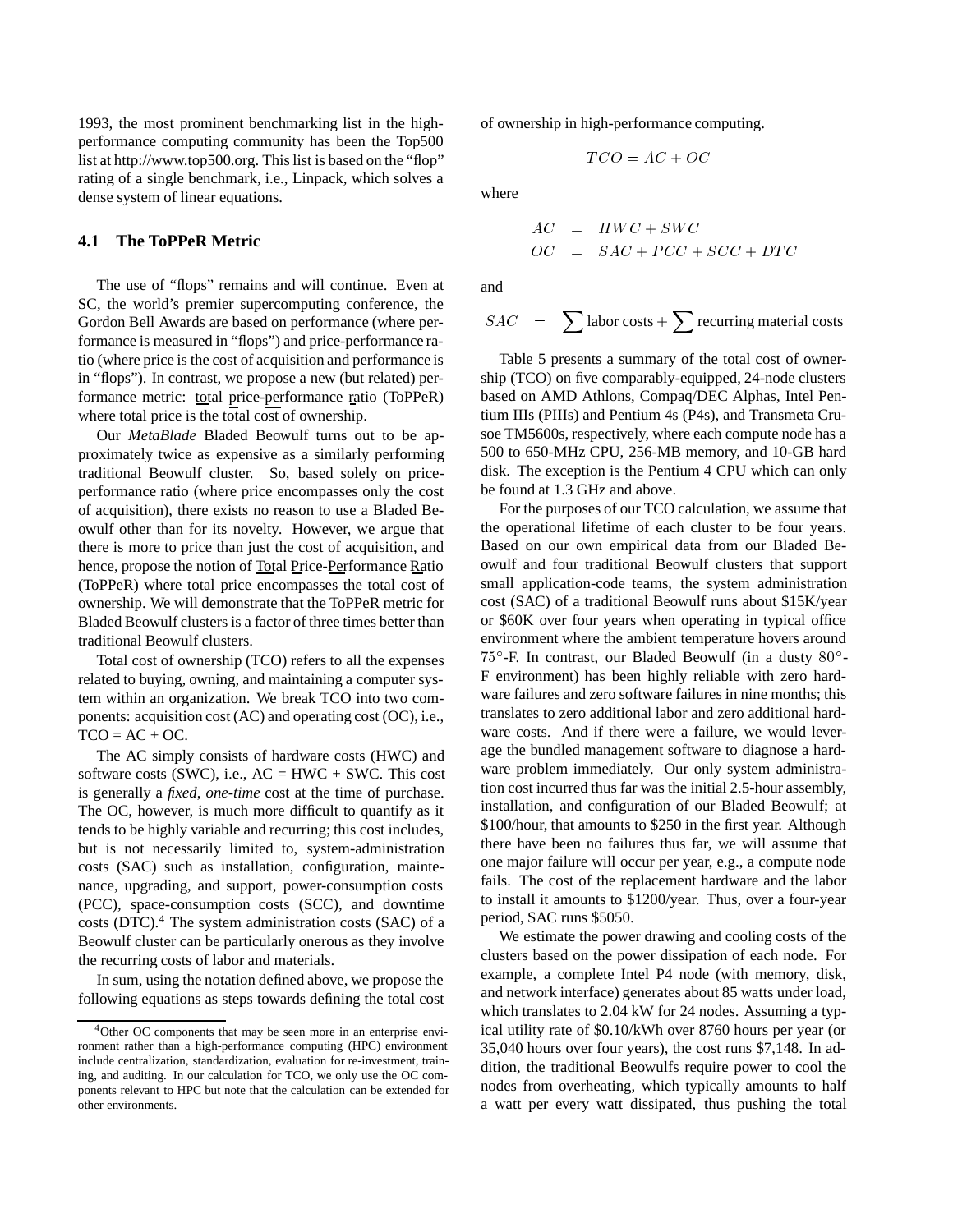| <b>Cost Parameter</b> | Alpha       | Athlon      | PIII        | P4          | TM5600             |
|-----------------------|-------------|-------------|-------------|-------------|--------------------|
| Acquisition           | \$17K       | \$15K       | \$16K       | \$17K       | \$26K              |
| System Admin          | \$60K       | \$60K       | \$60K       | \$60K       | \$5K               |
| Power & Cooling       | \$11K       | <b>\$6K</b> | <b>\$6K</b> | \$11K       | \$2K               |
| Space                 | <b>\$8K</b> | <b>\$8K</b> | <b>\$8K</b> | <b>\$8K</b> | \$2K               |
| Downtime              | \$12K       | \$12K       | \$12K       | \$12K       | $S$ <sub>O</sub> K |
| <b>TCO</b>            | \$108K      | \$101K      | \$102K      | \$108K      | \$35K              |

**Table 5. Total Cost of Ownership for a 24-node Cluster Over a Four-Year Period**

power cost 50% higher to \$10,722. In contrast, our 24 node *MetaBlade* Bladed Beowulf based on the Transmeta TM5600 dissipates 0.4 kW at load and requires no fans or active cooling, which results in a total power cost of \$2,102 over four years.

Space costs are rarely considered in the TCO of a computer system. Given that Pittsburgh Supercomputing Center leased space from Westinghouse and spent \$750,000 to renovate the facilities in order to house its new 6-Tflop Terascale Computing System [8], these costs ought to be included as part of the total cost of ownership. In our space-cost calculation, however, we make the more conservative assumption that space is being leased at a cost of \$100 per square foot per year. For example, a 24-node Alpha cluster takes up 20 square feet, which translates to a four-year space cost of \$8000, whereas the 24-node Bladed Beowulf takes up 6 square feet for a four-year cost of \$2400.<sup>5</sup>

Based on how supercomputing centers charge for time on their clusters and supercomputers, we can estimate the cost of downtime based on the amount of lost revenue. We assume a conservative \$5.00 charged per CPU hour (although a recent keynote speech at IEEE IPDPS 2001 indicates that the downtime cost per hour for a NYC stockbroker is \$6,500,000). In the case of a 24-node cluster, these costs are relatively small even when we assume that a single failure causes the entire cluster to go down. Specifically, we experience a failure and subsequent four-hour outage (on average) every two months on traditional Beowulf clusters. Thus, the cost of the downtime is 96 hours over four years for the cluster; with 24 nodes, the total CPU downtime is 96 hours  $\times$  24 = 2304 hours. The total downtime cost is then \$11,520. In contrast, our Bladed Beowulf has yet to fail after nine months of operation; so, the downtime cost has been \$0 thus far. Assuming one failure will occur by the end of the year and is diagnosed in an hour using to the bundled management software, the annual downtime is one hour or four hours over four years for a total cost of \$20.

For the five comparably-equipped and comparably-

performing, 24-node CPUs, the TCO on our *MetaBlade* Bladed Beowulf is approximately three times better than the TCO on a traditional Beowulf. In a larger-scale supercomputing environment, the results are even more dramatic, e.g., for a 240-node cluster, the space costs differ by a factor of 33. However, the biggest problem with this metric is identifying the hidden costs in the operational costs; furthermore, the magnitude of most of these operational costs is institution-specific. To address this issue more definitively, we propose two related (but more concrete) metrics — performance/space ratio and performance/power ratio — in the next section.

Before we do that, however, we conclude that with the TCO of our 24-node Bladed Beowulf being three times smaller than a traditional cluster and its performance being 75% of a comparably-clocked traditional Beowulf cluster; the ToPPeR value for our Bladed Beowulf is less than half that of a traditional Beowulf. In other words, the total priceperformance ratio for our Transmeta-based Bladed Beowulf is over twice as good as a traditional Beowulf.

### **4.2 Performance/Space**

As we noted earlier, space costs money. Thus, it is important to simultaneously maximize performance and minimize space. This provides the motivation for the "performance/space" metric. With respect to this metric, Table 6 compares a traditional 128-node Beowulf called Avalon (which won the Gordon Bell price/performance award in 1998) with our 24-node *MetaBlade* (MB) Beowulf and a recently-ordered 240-node Bladed Beowulf (dubbed *Green Destiny* or GD) that would fit in the same footprint as *MetaBlade*, i.e., six square feet. Even without a rack full of RLX System 324s, our 24-node *MetaBlade* Beowulf beats the traditional Beowulf with respect to performance/space by a factor of two. With a fully-loaded rack of ten RLX System 324s and associated network gear, our *Green Destiny* Bladed Beowulf would result in an over twenty-fold improvement in the performance/space metric when compared to a traditional Beowulf.

<sup>&</sup>lt;sup>5</sup>It is very important to note that if we were to scale up our Bladed Beowulf to 240 nodes, i.e., cluster in a rack, the cost per square foot over four years would *remain* at \$2400 while the traditional Beowulfs' cost would increase ten-fold to \$80,000, i.e., 33 times more expensive!